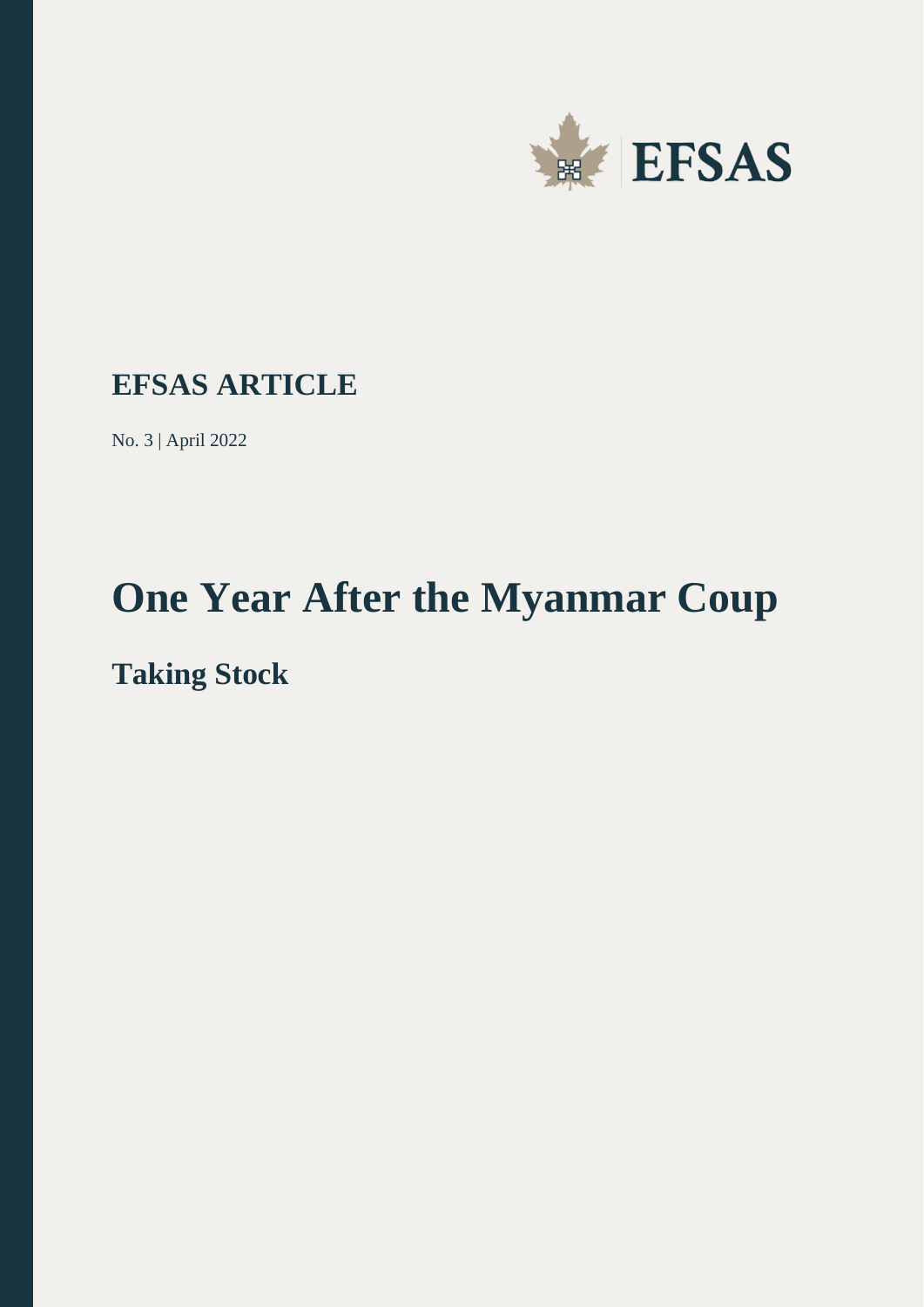#### **One Year After the Myanmar Coup: Taking Stock**

#### **What happened a year ago?**

The 1st of February marked an anniversary that gives little cause for celebration. It was early in the morning of February 1st 2021 when military officials rounded up representatives of the National League for Democracy (NLD), Myanmar's largest political party that had just recently been re-elected by a resounding victory; among those detained was Aung San Suu Kyi, the internationally celebrated Nobel peace laureate and leader of the NLD who to many symbolizes the non-violent struggle against the military dictatorship that had governed the country with an iron grip up until the early 2010s. Despite her fall from grace in the international arena, when Suu Kyi went to the unexpected extent of venturing onto the international stage to defend the Myanmar military's genocide against the Rohingyas, an act that seems to have earned her little extra favour from the military, Suu Kyi remains widely revered and loved in Myanmar. As armoured vehicles rolled into NayPyiDaw and Yangon, Myanmar's political and economic centers, the country went into a state of shock: the coup took most Myanmar citizens by surprise.

In hindsight, the events of February 2021 should not have been all that surprising. For one, it is well-documented in literature that young democracies emerging from military rule are prone to repeated forcible regime changes: militaries ceasing power to civilian administrations will usually not retire from the political scene but carve out autonomous spaces within the nominally democratic system so as to secure their corporate interests, i.e., the continued flow of rents, decision-making power, and possibly immunity for crimes its members may have committed in the course of military dictatorship. The resulting praetorian  $-$  i.e., not quite civilian - government will have the sword of Damocles hanging over it so long as it fails to subordinate the armed forces to civilian institutions; if it attempts to do so, however, it will make itself vulnerable to toppling by a military seeing its privileges threatened.

Myanmar, which for most of its existence as an independent State had been administered by successive military dictatorships only interrupted by short episodes of quasicivilian rule is a case in point. The Tatmadaw, as Myanmar's armed forces are locally known, had seized power in 1962 in the context of highly strained inter-ethnic relations within the country: besides the Buddhist Bamar majority, Myanmar's borderlands are inhabited by some 135 different ethnic groups with diverse linguistic and religious traditions, many of which resist being subject to rule by Bamar elites. The generals who engineered the 1962 coup exacerbated an already tense atmosphere by further promoting Bamar dominance in a bid to gain legitimacy with the masses; numerous ethnic militia groups that subsequently sprang up in Myanmar's borderlands were met with brute force, leading to the civil war-like situation that was to trap Myanmar in a state of underdevelopment for decades to come.

Amateurism and ignorance by a military government preoccupied with consolidating its grip over the country and extracting rents from the State rather than building it to the benefit of the people brought Myanmar to the brink of economic ruin, with popular grievances culminating in the so-called '8888 uprising' of 1988, a protest movement which, similar to the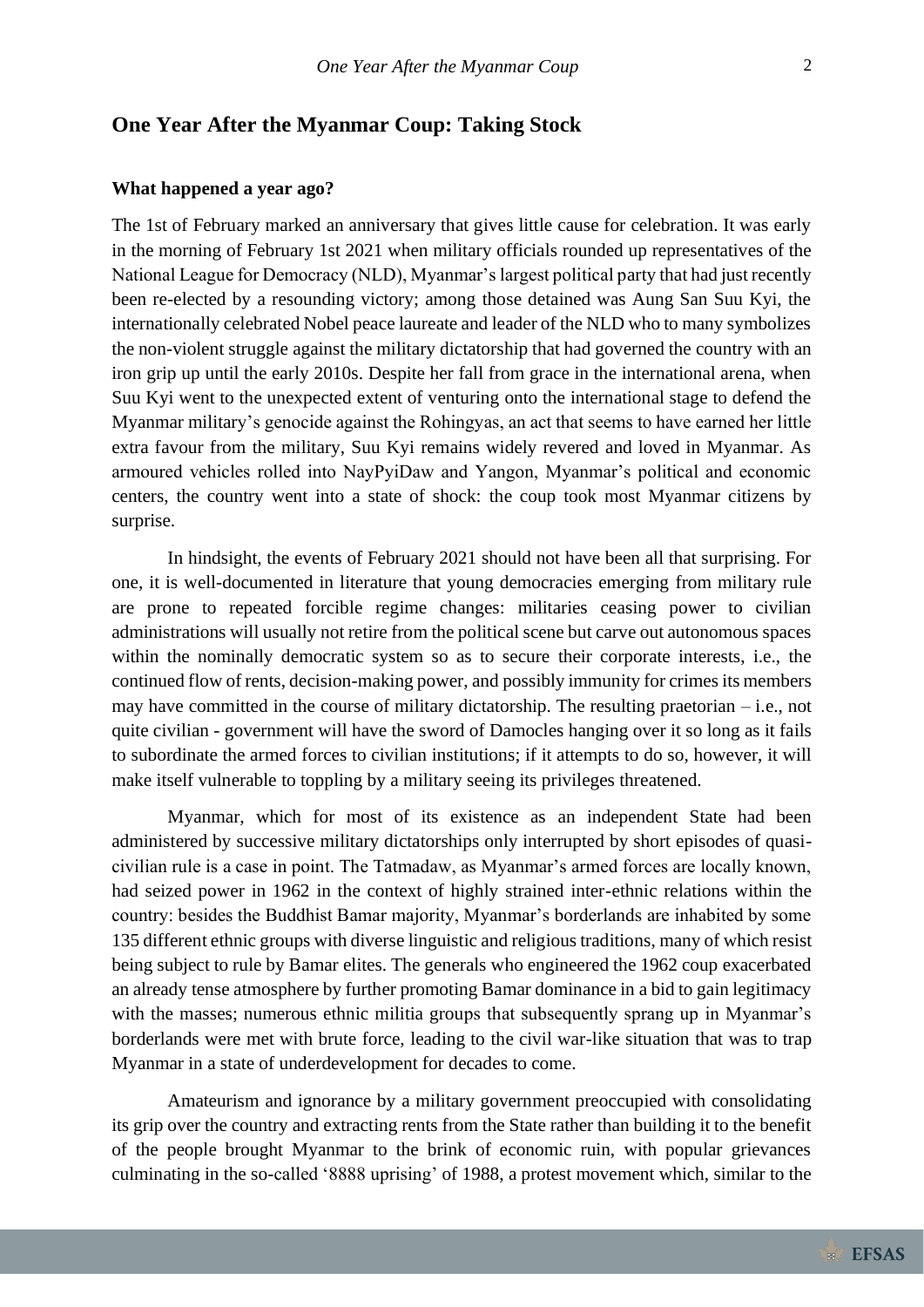2021 protests, was put down with unforgiving force. It was not before 2015 that truly fair and free elections would eventually be held as a result of intense external and internal pressures; to the surprise of many observers, the Tatmadaw allowed its most vocal adversary and clear winner of the elections, Suu Kyi's National League for Democracy, to take over the government, with the caveat that the country be ruled under a Constitution drafted by the Tatmadaw itself. This Constitution ensured that the military would be locked firmly into Myanmar's political setup by guaranteeing it the sole mandate for defense-related matters along with the right to appoint the Minister of Defense, the Minister of Borders and the Minister of Home Affairs, hence segregating key ministerial positions from the democratic process. Crucially, furthermore, the Constitution allocated 25% of unelected parliamentary seats to the military's political wing, the Union Solidarity and Development Party (USDP), and set the bar for constitutional reform at 75%, thus effectively providing the military with *de facto* veto power on constitutional matters. The Constitution also contained a clause allowing for declaration of a state of emergency in cases where there have been *"acts or attempts to take over the sovereignty of the Union by insurgency, violence and wrongful forcible means"* – a clause the military likes to cite in order to frame the coup as a legal measure in line with the constitution (International Center for Non-Profit Law, 2021).

Throughout the period between Myanmar's last democratic elections in November 2020 and the Coup in February 2021, tensions between the Tatmadaw and the elected NLD government had been building up. While the NLD had again clearly prevailed in the 2020 elections winning over 80% of parliamentary seats open for democratic competition, popular support for the Union Solidarity and Development Party (USDP), the Tatmadaw's political wing, proved vanishingly small. The latter lamented that the outcome was the result of electoral fraud – a claim that was never substantiated – and called for a repetition of the elections, a demand that was rejected by the NLD. Making the Tatmadaw accountable to Myanmar's political institutions had been the NLD's long-standing objective; the coup may hence be interpreted as a panic reaction by the military which, especially in light of the well-documented crimes it had committed against various ethnic minorities in Myanmar's borderlands, had much to fear from subordination by the country's elected institutions. Another cynically banal but perhaps crucial factor furthermore might have been the army commander in chief's ego: Min Aung Hlaing had just reached the 65 mark, the age of retirement for a Tatmadaw army general. Perhaps Min Aung Hlaing simply was not willing to go without leaving his mark.

In Yangon, the short-lived episode of shock was followed by mass outrage. As the sun set on February 2nd, the sound of pans and pots being banged on in a show of protest filled the streets; in the days that followed, more people took to the streets by the day in what a prominent Yangon-based journalist called *"carnival-like protests"* (Lintner, 2021), which quickly spread across the country. Things took a darker turn before long, however, and soon mass arrests, latenight raids and indiscriminate shooting at protesting crowds set the tone for the relationship between the Tatmadaw and its antagonists. Min Aung Hlaing left no doubt about his stance: *"you should learn from the tragedy of earlier ugly days that you can be in danger of getting shot to the head and back"* was his televised message to those people whose protection ought to be his mandate (Human Rights Watch, 2021).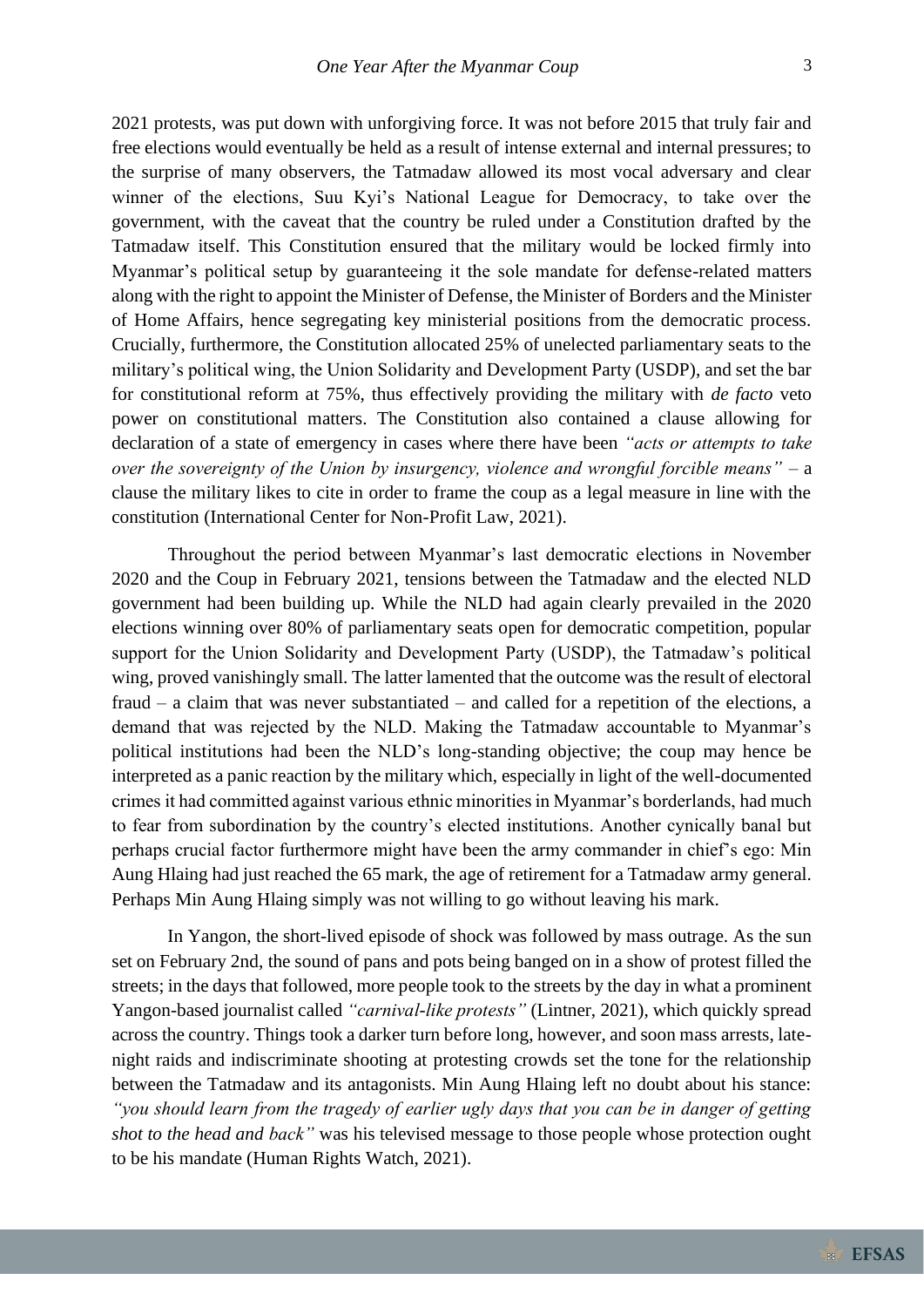From there, things quickly escalated. A massive, State-wide Civil Disobedience Movement disabled an economy already weakened by the effects of the COVID-19 pandemic, while international investors and tourists retreated; a shadow government, the National Unity Government (NUG), was formed by former lawmakers and pro-democracy activists and called upon citizens to launch a full-blown revolution against the military dictatorship, resulting in the spontaneous taking up of arms by civilians across the State, ready and willing to die for their cause. The Tatmadaw made sure that many did: using the same brachial tactics it had tried and tested against various minority groups in pre-coup times, aerial attacks against civilian targets, mass killings and the burning to the ground of entire villages became the material of daily news stories; the civilian death toll by today is estimated to lie at about 1,500, a count that includes women, children and the elderly, with many more displaced, tortured and raped.

Myanmar's Suu Kyi was later prosecuted on account of clearly fabricated charges, and the whereabouts of a large portions of pro-democracy activists remain unknown to this day (Eckert, 2021)*.* Still, the spirit of the resistance remained hopeful: surely the international community, which after all had been so vocal about the rights of the Rohingya minority, would do something about such blatant and widespread violations of human rights; furthermore the universally loathed coup would, according to optimistically-minded commentators, rally Myanmar's some 135 ethnic groups behind a common goal, perhaps providing an opening for inter-ethnic reconciliation in the context of a State that had been plagued by ethnic strife since its independence. Yet today, one year later, the crisis has become intractable. On one hand, militant resistance and popular detestation for the Tatmadaw are unwavering but lack the organizational capacity – funding, experience and coordinative capacity - needed to force the Tatmadaw to its knees; the Tatmadaw, on the other hand, may score low on popular support but has the access to vast pool of resources to make up for what it may lack in numbers. All the while the international community, in responding half-heartedly and incoherently, too has failed to change the power equation in any meaningful way.

#### **The Resistance: Movement or Movements?**

Armed conflict in Myanmar is not a novelty: the war - or better: wars – between Myanmar's military and various ethnic armed organizations (EAOs) had merely been pushed into the State's hinterland where, at uneven intensity levels, they had been simmering for decades.

While the EAOs view the Tatmadaw rather than each other as their main antagonists, their loyalties have never really extended beyond the respective ethic communities they claim to represent – the Chin National Front (CNF) for the Chin people, the Karen Liberation Army (KLA) for the Karen people, the Arakan Army (AA) for the Arakanese, and so forth – and thus failed to present a united front to the Tatmadaw. In the wake of the military coup the NUG called for the formation of a People's Defense Force (PDF), a sort of federal army that was to incorporate existing EAOs as well as new revolutionary forces that had sprung up spontaneously, and that were to be trained by the militarily more experienced EAOs.

A resistance army as envisioned by the NUG, however, never became a reality. The reference to the militia groups that popped up unevenly in response to the NUG's call as 'PDFs'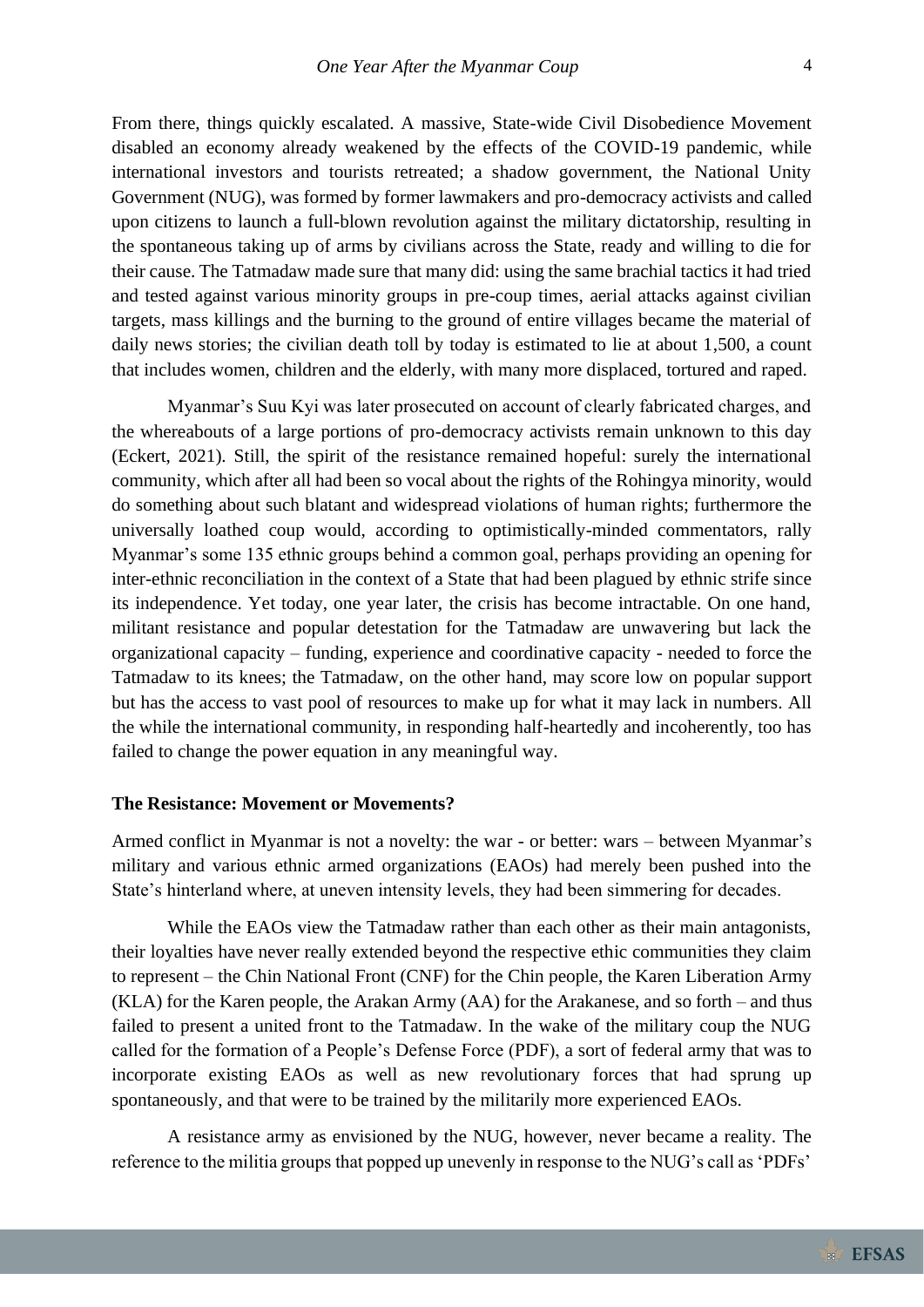– plural – rather than 'PDF' is indicative for the failure to consolidate an internally coordinated movement. Unity among the range of established EAOs did not materialize either: while some EAOs pledged loyalty to the NUG and thereby committed to the unification of disparate ethnic movements, others opted to exploit the situation to advance their own, locally rooted interests. The Arakan Army, for example, an ethnic militia group that with its some 30,000 troops had been the Tatmadaw's most potent pre-coup antagonist, rather than participating in the resistance took advantage of the fact that the Tatmadaw was occupied elsewhere by consolidating its grip on Rakhine State; it is currently in the process of building its own administrative infrastructure in the region (Lintner, 2022). Other large EAOs, such as the United Wa State Army (UWSA) in Myanmar's Northeast or the Restoration Council of Shan State (RCSS) similarly have opted to protect their resources, including the drug trade, rather than joining the Alliance (Gravers, 2021).

Thus, although it may be true that the resistance against the military is more determined, more durable and more widely supported than it had ever been, it may just not have enough clout to decisively shift the power equation. The Tatmadaw had traditionally pursued a 'divideand-rule' strategy that involved engaging some EAOs in intense warfare while signing temporary ceasefires with others – hence keeping the threat as a whole manageable – and is able to continue pursuing this same strategy in the context of poor inter-ethic solidarity.

#### **Words are cheaper than action, or: why no one steps in**

Might insufficient pressure 'from below' be offset by a robust international response capable of altering the Tatmadaw's cost-benefit analysis? While the usefulness of foreign interference with internal conflict is generally a matter of controversy, the particularities of the Myanmar case indicate that international intervention will unlikely be the silver bullet the Myanmar people had hoped it to be.

It is not for lack of a multilateral institutional presence with a potential mandate to intervene on behalf of Myanmar's pro-democracy movement that no decisive steps have been taken by the international community. The UN Security Council, under Chapter VII of the UN Charter, has access to a range of high-impact measures upon determination of the *"existence of any threat to the peace, breach of the peace, or act of aggression"* (United Nations, 1945) to which it can take recourse even in absence of warring parties' consent – and for which, given the spillovers of the conflict into neighboring States such as India, Thailand or Bangladesh, a solid case could be made. Yet the Security Council's institutional decision-making design largely paralyzes it from taking concrete action: China and Russia, both permanent members to the Security Council and both having a long track record of using their veto powers to shelter Myanmar's successive military regimes from Security Council interference, pre-empt any significant SC-mandated endeavor. It was thus highly unlikely from the onset that the UN would be able to adopt any far-reaching measure such as the deployment of peacekeeping forces or a referral of the case to the International Criminal Court; still it is somewhat disappointing that it has failed to even rally its permanent members behind a relatively low-cost, un-intrusive measure such as the imposition of a legally binding arms embargo. Given this condition, the UN had to confine itself to watered-down rhetorical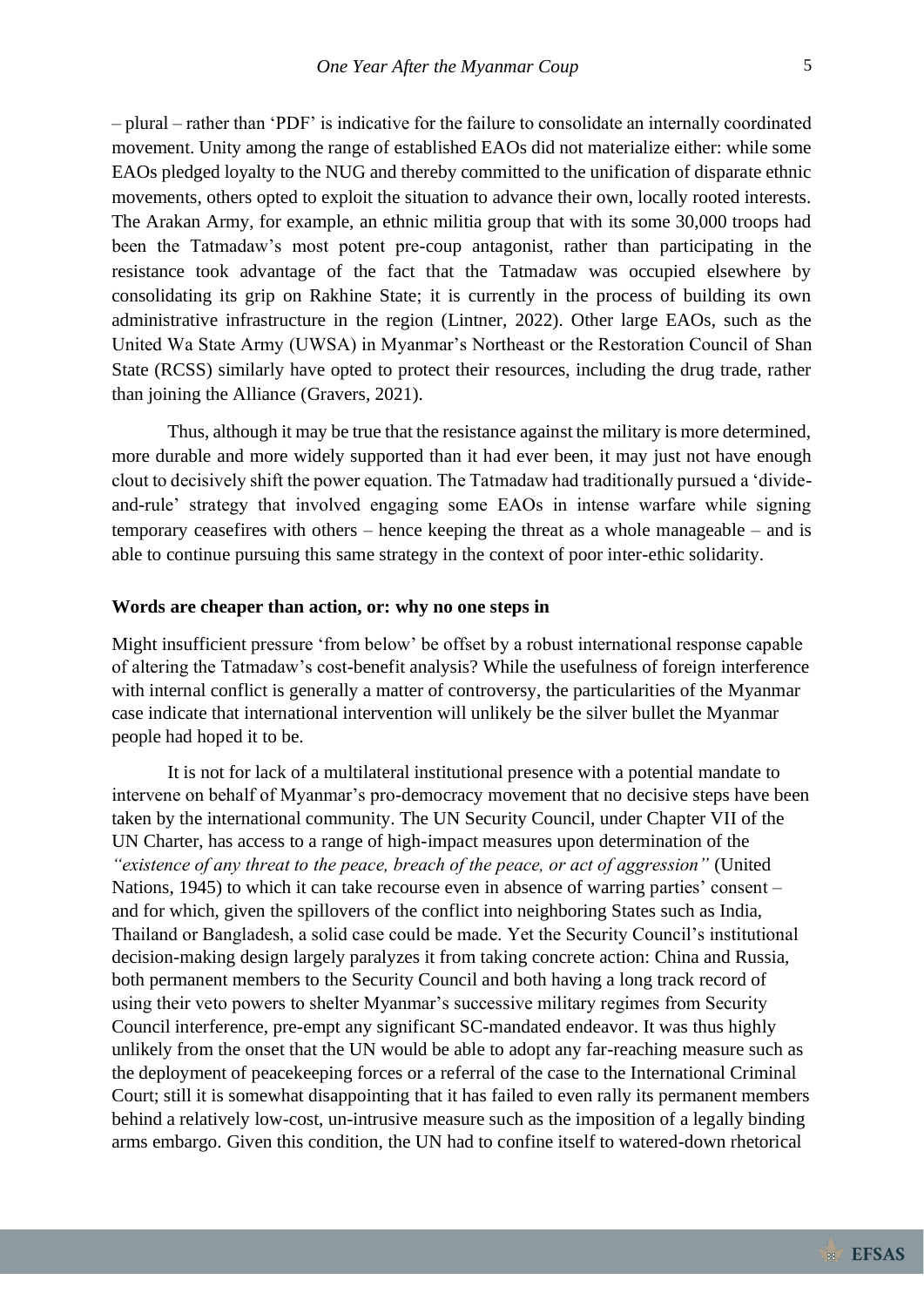condemnation and calls to stop the flow of arms into Myanmar which, given their nonbinding nature, constitute little more than pieces of paper.

ASEAN, an organization with limited geographical reach but a high degree of regional legitimacy, similarly has missed its chance to prove that it is more than the 'toothless tiger' it is sometimes made out to be. ASEAN's soft governance methodology, centering on the principle of non-interference and consensus-seeking among members rather than the use of coercive diplomacy, may have proven useful in strengthening regional economic and diplomatic relations but are hardly suited to throw a die-hard repressive regime off its track. ASEAN's attempts at mediating between the warring parties – e.g., by issuing a 'Five-Point Consensus', demanding amongst other things, a cessation of violence and the pursuance of constructive dialogue among all parties and by, in an unprecedented move, barring Tatmadaw representatives from attending ASEAN summits – might send the right signal but are unlikely to translate into any meaningful behavioural change in the Tatmadaw's practices.

The absence of a multilateral body capable of orchestrating an authoritative, integrated response to the atrocities committed in Myanmar affords States the discretion to unilaterally formulate a foreign policy response in line with their respective interest in the case. States such as Canada, the EU, the US and the UK, who all have few economic or political stakes in Myanmar but like to fashion themselves as bastions of democracy have taken recourse to more coercive measures including arms embargoes and targeted financial sanctions on military functionaries and military-owned enterprises, while on the opposite side of the spectrum States such as China and Russia, who barely conceal their prioritization national interest over international human rights considerations, have cheerfully jumped in to fill the gap left by the retreat of Western partners by expanding their own trade and investment schemes, including in military equipment, with the Tatmadaw. China in particular, besides benefiting from access to Myanmar's market has also extended critical components of its Belt and Road Initiative (BRI) across the State including deep sea ports, transport links and dams, the operability of which depends on the maintenance of good relations with whatever government is in charge: this explains China's protective stance toward the Tatmadaw. Meanwhile the majority of regional powers such as India, Japan and Australia, rather than unambiguously condemning or supporting the Tatmadaw have adopted a cautious 'wait-and-see' attitude: they may vest moral authority in democratic ideals but have been reluctant to adopt far-reaching economic sanctions due to the fear that isolating Myanmar further would propel it deeper into China's embrace and hence strengthen a superpower regionally perceived as hegemonic (Justice for Myanmar, 2022).

Academic discourse is divided as to the question of sanctions' usefulness in nudging behavioural changes of repressive regimes. While comprehensive 'blanket' sanctions have somewhat gone out of fashion due to the acknowledgement that they harm civilians more than political leaders, *targeted* sanctions applied to individuals and/or entities rather than entire economies, usually in the form of asset freezing orders and criminal prohibitions to engage with designated individuals/entities, are known to inflict lesser damage on civilian populations but require certain conditions to be fulfilled in order to bite. Most of all, they must be able to actually financially squeeze their targets, which is only possible when they are imposed seamlessly. In Myanmar's case, the reluctance of States to implement a strict sanctions regime necessarily renders this endeavor difficult, particularly in light of the fact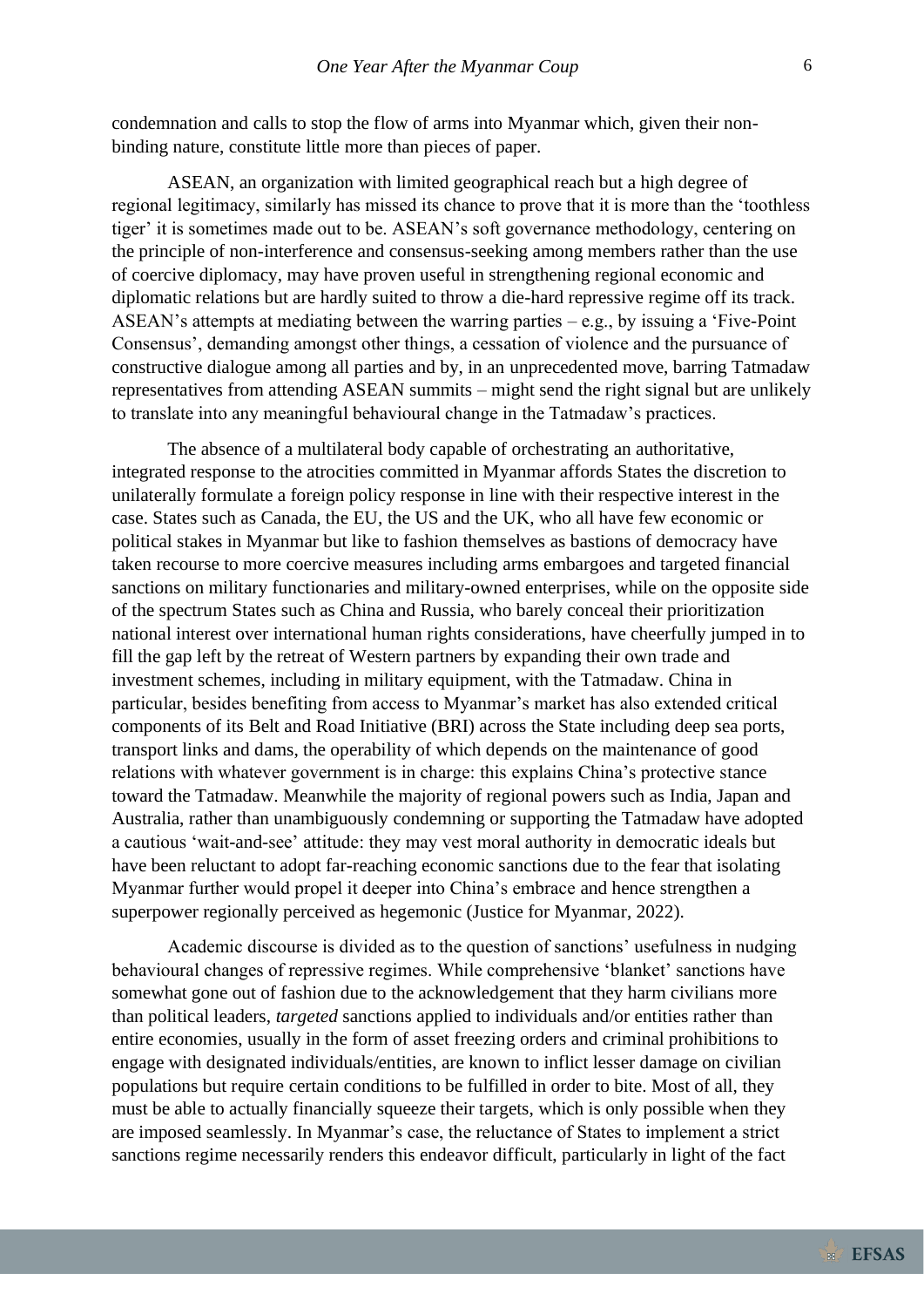that Myanmar has far deeper economic ties with China: it accounts for roughly one third of Myanmar's total trade, thus rendering the Western-led sanctions regime effectively futile.

Besides, the Tatmadaw has in the past two decades built its own, private economic empire that shelters it from foreign-induced financial ruin. This empire, comprising a combination of licit and illicit industries including the highly lucrative narcotics trade, continues to generate vast revenue streams and functions as a cushion against international sanctions (Combs, 2022).

#### **Uncertain prospects**

It currently appears unlikely that the Tatmadaw will be able to tip the balance in its favor. Newspaper articles suggest that, in fact, militia groups have successfully consolidated territorial control in various parts of the country. The Tatmadaw does benefit from military capacity – weapons, equipment, and access to funds - vastly superior to that of its opponents, but its strategic advantages end there. The however dispersed resistance, on the other hand, has a clear tactical edge in variables such as sheer numbers and wide-spread popular support, intricate knowledge of local geographies and a high degree of mobility as well as, not least, strong determination, while discipline within lower military ranks is evaporating as manifested in a high defection count (Zin 2022). The question is, rather, how long the coup leaders will cling to power: how many more people will have to be murdered, how many more villages reduced to rubble and how many more will have to flee their homes. Given the large costs associated with accepting defeat – the loss of economic privileges and, perhaps more crucially, the prospect of trial before a national or international court – it is unlikely that the Tatmadaw's top brass will hand down the sceptre voluntarily as long as it can continue financing this asymmetric war against its own people. In light of this, Min Aung Hlaing's repeated assurances to hold multi-party elections in 2023 seem but an eyewash meant to appease international audiences.

The most ruinous, and regrettably most likely scenario in the short term, is a further escalation of the conflict, leading to civil war and State failure as neither party manages to deliver a fatal blow to the other, neither is willing to make concessions and any attempt at a political solution to the conflict moves further out of reach. If the Tatmadaw's equation changes so as to make stepping down from power less costly than the continuation of warfare, it may attempt to forge a praetorian power-sharing arrangement similar to that of pre-coup times, however, this possibility is vehemently rejected by almost all stakeholders to the resistance (The Guardian, 2022). Even if the military is eventually forced to step down, Myanmar will have to brace for what has sometimes been termed 'post-revolutionary disillusionment': while the subordination of the military to democratic institutions is the first necessary step towards some semblance of stability, there are numerous hurdles Myanmar will have to overcome in order to be able to call itself a genuine democracy. Inter-ethnic relations and the institutionalization thereof will be a particularly sensitive issue: how should a future constitution look like? Will ethnic communities agree to a federal constitution as proposed by the NUG, or will they attempt to break off from the State? How can groups like the Arakan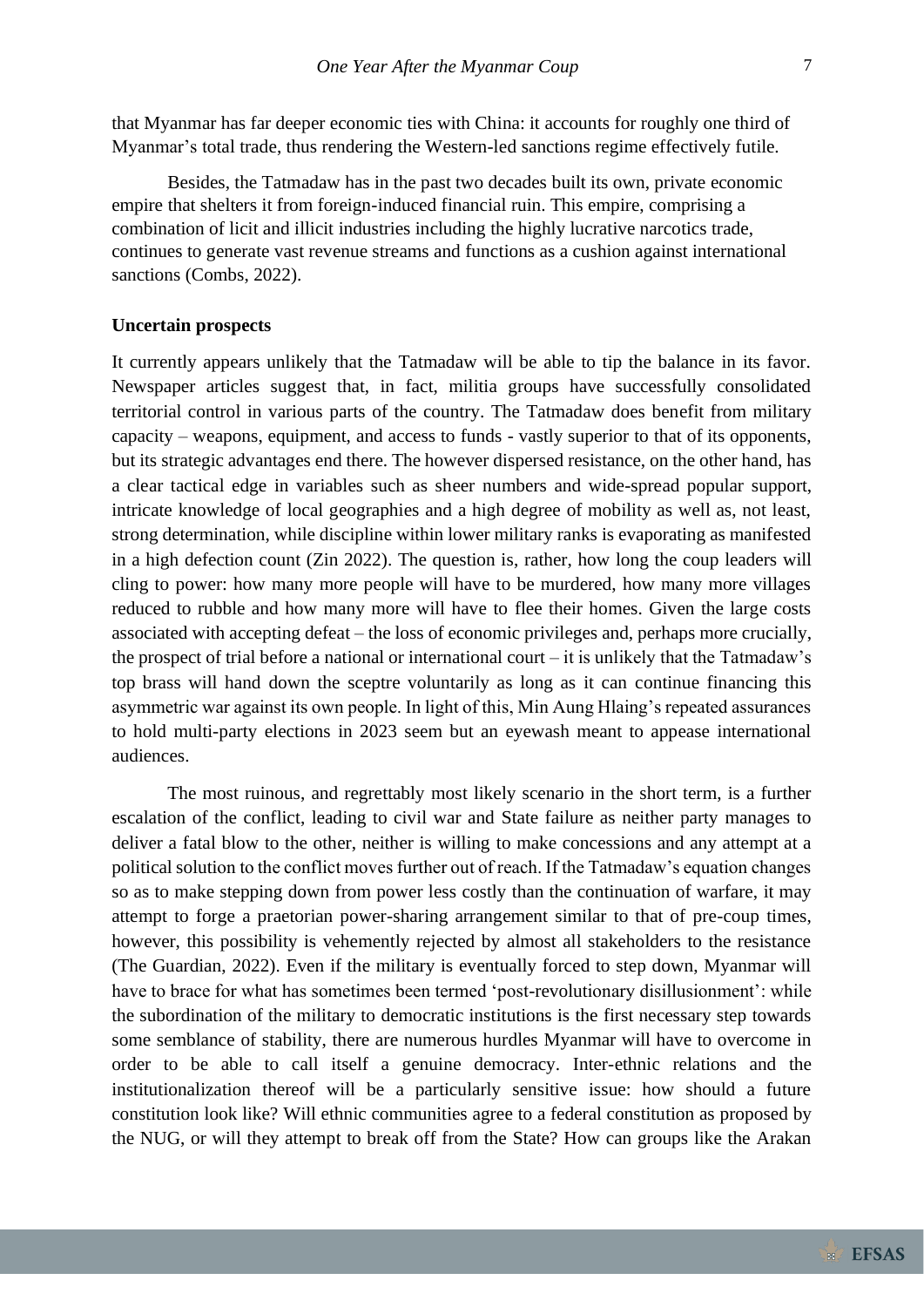Army, which do not accept the authority of the NUG, be compelled to integrate into a State it does not consider itself part of?

Yet, one must try to end this overall pessimistic line of though with an optimistic note: Although there certainly is no fast solution to Myanmar's many woes, the country has a trump card that other States finding themselves caught in protracted conflict settings might not have. While relationships among the leading elites of identity groups, militant ones in particular, may be defined by mistrust and competition, Myanmar's *societal* resilience is extraordinarily high. In absence of any official protective net, what has emerged is, as described in a commentary by *The Diplomat,* a *"decentralized web of local responders, ethnic service providers, civil society organizations, humanitarian actors and groups aligned with the NUG and Civil Disobedience Movement"* (Lee et al, 2021). While such civilian endeavors in the short term are of little help in terms of conflict resolution, they still leave leeway for hope that, once military affairs settle down, national reconciliation may be a possibility.